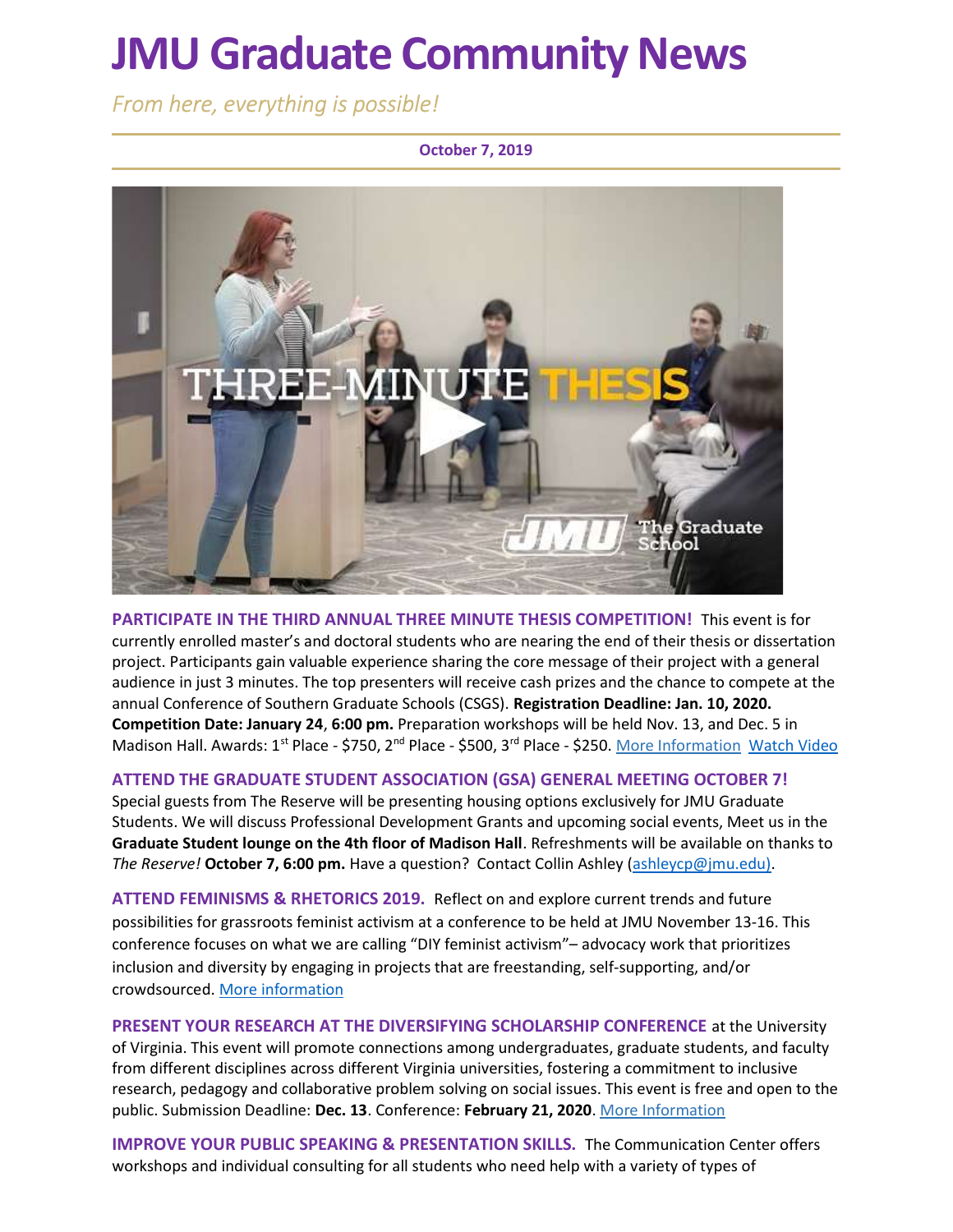presentations and can help visual design, research paper design, oral delivery, etc. They can help you prepare for class and conference presentations, job interviews, etc. More Information

REGISTER A TEAM FOR THE 2019 HARRISONBURG WALK TO END ALZHEIMER'S. Held annually in more than 600 communities nationwide, the Alzheimer's Association Walk to End Alzheimer's is the world's largest event to raise awareness and funds for Alzheimer's care, support and research. The walk date is Saturday, Nov. 2. Ceremony at 10:00 am, walk at 10:30. Include "JMU" in your team name, so that your team will be identified for the raffle drawing. More Information and Registration

X-LAB POP-UPS. X-Labs Pop-Ups are free, non-credit workshops for students, faculty, and community members. Taught 3 times each week by JMU X-Labs interns and community experts, these make-andtake classes are an opportunity to try a new skill, practice using equipment, and have fun. Event List and More Information

ENJOY A HOT MEAL FOR \$7 AND HELP A GOOD CAUSE. The JMU Department of Health Professions Dietetics students invite you to relax and make your reservation for NUTR 363 Quantity Food Production Lunches this semester - Fresh, hot, student prepared, three-course meals, with full table service and pleasant décor. No tipping expected! The only form of payment accepted is a personal check made out to JMU. Please arrive between 12:00-12:20; new arrivals will not be served after 12:20. More Information

NEED A GRADUATE ASSISTANTSHIP OR A JOB? There are currently 2 Graduate Assistantships, 31 Student Positions and 16 wage positions posted on JMU Joblink. Most positions are open to full-time graduate students from all programs who have appropriate experiences and interest. Additional positions are likely to be posted next week. More information

DO YOU HAVE THE RESOURCES TO THRIVE? The THRIVE program is here to help ALL students find the support they need to be feel included, happy, and successful in graduate school. If you are seeking like-minded peers or mentors, THRIVE is here to help. THRIVE is located on the fourth floor of Madison Hall, right next to the Graduate Student Lounge, in room 4079. Stop by our office, email us (thrive@jmu.edu), or call 568-7274 or 568-5718.

NEW GRADUATE SCHOOL STAFF MEMBERS. The Graduate School is pleased to announce that two new members have joined our team.

Boris Escalona Berbetty is serving as our Director of Graduate Student Financial Support, a new position for the Graduate School. He will oversee the financial components of graduate student services, including tuition support for graduate, teaching and grant-funded research assistantships. Mr. Escalona Berbetty is joining us from Eastern Carolina University, where he served as the Financial Manager for the College of Education.

Karris Atkins is serving as our Finance and Data Manager, taking over the role previously held by Josh Baugher who accepted a promotion in the Budget Management Office. Ms. Atkins is joining us from the College of Business, where she served in the Professional Development and Engagement area.

Laura Ryman will continue her efforts in programmatic support for graduate students in the capacity of Interim Assistant Dean of Graduate Student Services.

We anticipate that adding and reorganizing staff members in the student services area, plus the launch of our **THRIVE Program**, will allow us to better support graduate students at James Madison University.

THE GRADUATE AND PROFESSIONAL SCHOOL FAIR WAS A SUCCESS! On September 25th more than 150 program representatives from national and international colleges and universities attended the Northern Shenandoah Valley Regional Graduate & Professional School Fair. Nearly 300 students had opportunity to discuss their graduate and professional school options during the fair at Hotel Madison. The graduate school fair is held annually and is free to all students and community members who are considering master's, doctoral, or education specialist degrees.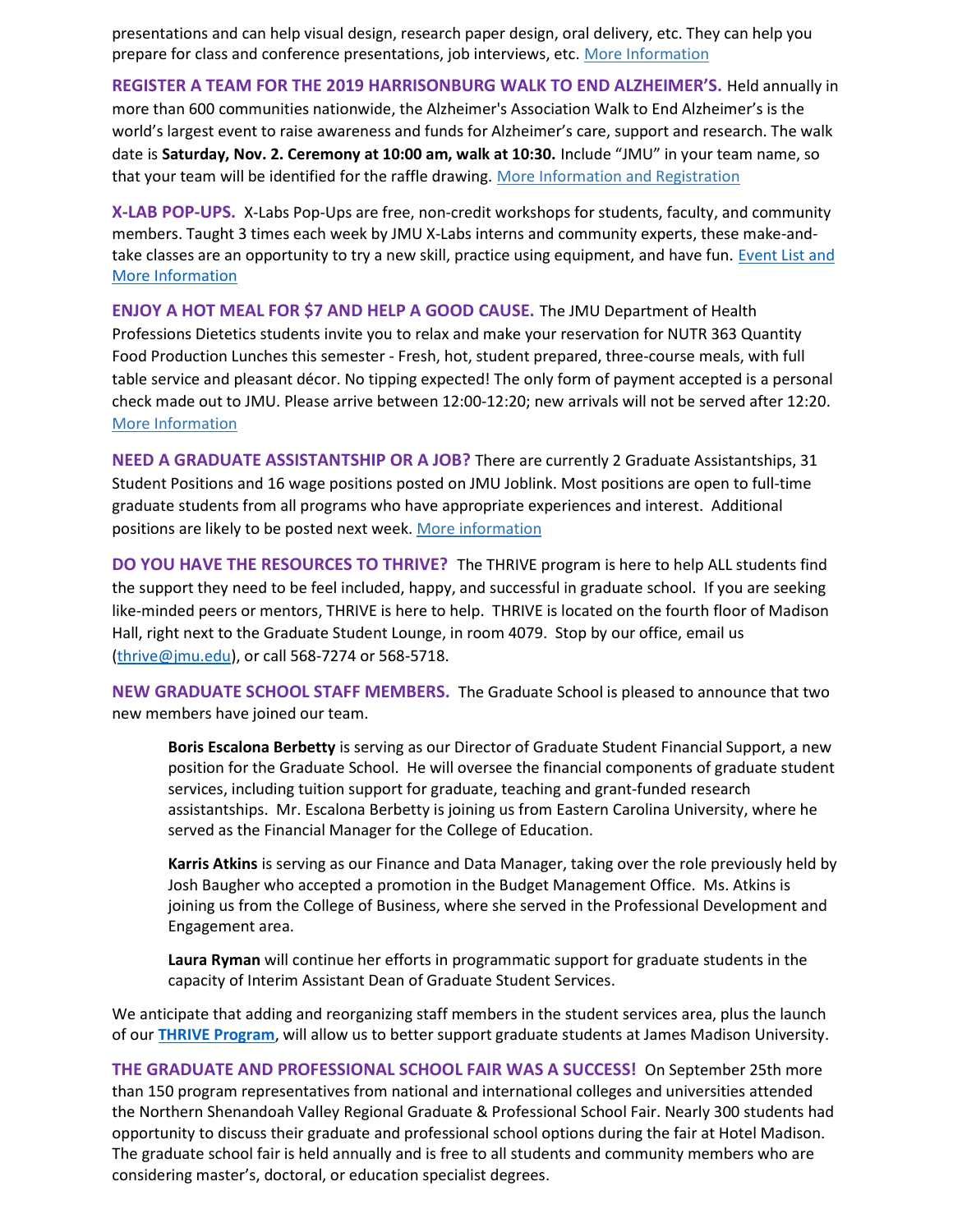THE UPDATED STUDENT HANDBOOK can be found at www.jmu.edu/handbook. Please review changes made to the **Accountability Process** and the **Sexual Misconduct Accountability Process**.

BROWSE JMU'S MANY DINING OPTIONS, including the new D-Hall facility. More information

## Upcoming Events

FOOD WEEK POP-UPS Learn about the process of beer brewing, popcorn flavoring and more with community guests the week of October 14th. Events produced by JMU X-Labs. Register on Eventbrite starting October 7th.

UNWIND: EVENING SOUND YOGA SERIES. Shake off the midweek drudgery with a flowing Vinyasa class and sound healing meditation, surrounded by woods, birds and all that nature offers. Beginners welcome! Bring yoga mat, props/yoga blocks, water and a blanket or jacket for Savasana. Meet on the Ernst Tree Terrace. Wednesdays 5:30-6:30 pm starting October 9, \$19/class Register Here

IS YOUR FAMILY VISITING FOR PARENT'S WEEKEND? Interactive games, activities, and events for the whole family will be available. October 11-13 More Information

THE PHOTOGRAPHS IN THE HOUSE: HOW TWO IMAGES OPENED A HIDDEN WORLD will be presented by the Institute for Creative Inquiry. Dr. Erica Cavanaugh will discuss the stereographic slides she inherited which are included in the current ICI exhibition, "The Great War in Stereo." Wednesday, October 16 at 12:00 pm in Roop Hall, room 208. More Information

ANNUAL TRICK-OR-TREAT ON GREEK ROW There will be fun crafts, activities, and treats for the children. Thursday, October 24th, from 4-6 pm. Parking will be provided in the Champions Parking Deck across from Newman Lake and behind the football stadium from 3:30 - 6:00 pm.

PUMPKIN PALOOZA. Come decorate all things pumpkin on October 28, 29 or November 1! Register on Eventbrite .

### Downtown Calendar

MIGRATION AND IMMIGRATION IN THE SHENANDOAH VALLEY is the theme of this year's annual Deyerle Program Series in Local History. This popular lecture series features local historians, scholars and area experts who will examine different periods of migration into the Valley as well as contemporary immigrant experiences in our area. Deyerle Lectures are held on Thursday evenings at 7 pm at the Massanutten Regional Library in downtown Harrisonburg. October 10, 7 pm. More Information

WALKABOUT OUTFITTER HIKE SERIES: Sign up for as many hikes as you'd like. Earn prizes the more you hike. Demo a pair of Salomon footwear on the hikes! Mary's Rock - Saturday, Oct.19, 9:00 am. More Information

ENJOY ART, MUSIC, POETRY, FOOD, DRINK AND MORE at First Fridays Downtown. Nov. 1, 5:00- 8:00 pm. More than 30 venues take part, the first Friday of every month. More Information

### Graduate School Dates & Deadlines

| GSA Professional Development Grant application link is posted to Facebook & |          |
|-----------------------------------------------------------------------------|----------|
| Twitter – Graduate Students May Apply                                       | 10/04/19 |
| Deadline to Submit GSA Professional Development Grant Application           | 10/18/19 |
| Withdraw with "W" Grade or Change a course Credit Option (Semester)         | 10/24/19 |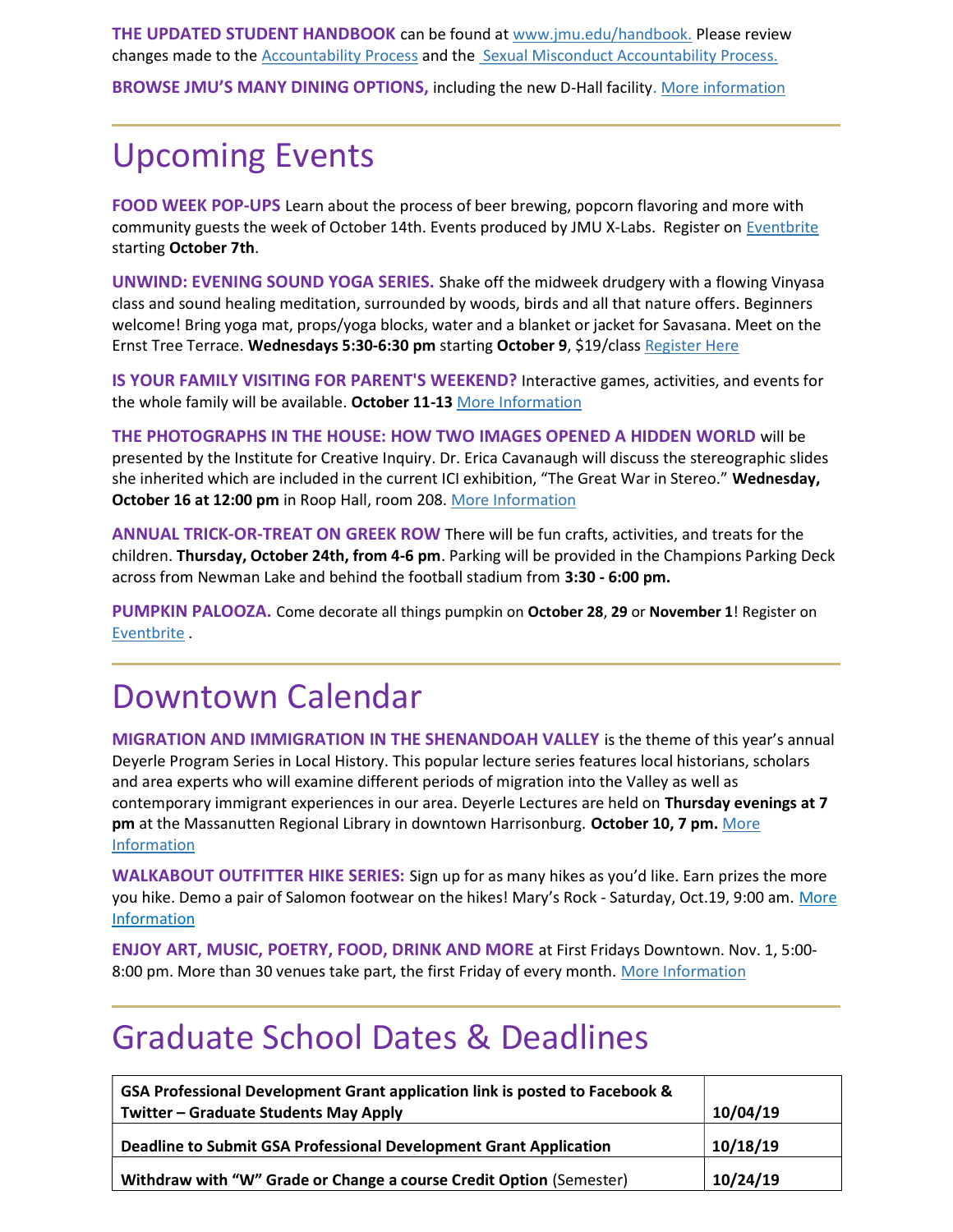| Global Opportunity Scholarship Application Deadline (\$1000)                         | 11/01/19       |
|--------------------------------------------------------------------------------------|----------------|
| <b>GSA Professional Development Grant Awardees Announced</b>                         | 11/01/19       |
| <b>Registration for Spring 2020 Semester Begins</b>                                  | 11/04/19       |
| Withdraw with "W" Grade or Change a course Credit Option (Second Block)              | 11/14/19       |
| <b>Comprehensive Assessment Results &amp; Scholarly Document Submissions Due for</b> |                |
| <b>Dec. 2019 Graduation Candidates</b>                                               | 11/15/19       |
| <b>Thanksgiving Break (No Classes Meet)</b>                                          | 11/25-11/29/19 |
| Deadline for Students to Submit Coursework to Faculty for Removal of                 |                |
| Incomplete Grades form Spring & Summer 2019                                          | 12/2/19        |

# Tips from TGS (The Graduate School)

The Student Handbook. It is the responsibility of every student to know and follow the policies outlined in the JMU Student Handbook along with federal, state, and local laws.

Graduate Polices. You are responsible to read and follow the graduate policies set forth in the Graduate Catalog. Important information regarding degree progress, including rules for successful progression and continuous enrollment are also on the Graduate School website.

Approval of a Thesis or Dissertation Committee. Students who are completing these sorts of projects must submit a signed approval form to The Graduate School by the second week of the semester in which the student first registers for thesis or dissertation credits. Approval form

Monitor your Dukes E-Mail account! Official information is sent to each student's official Dukes e-mail account. Check your @dukes.jmu.edu e-mail account on a regular basis.

Monitor MyMadison! The Student Center in MyMadison is where you will find advising information, register for classes, and where you can view "To Do Items" that will keep you on track towards graduation. Use the Student Center to update your mailing address and cell phone number. It is your responsibility to maintain accurate contact information. Check your account regularly. Don't miss important information!

### Essential Links:

- Graduate School Website
- **•** Graduate Policies
- JMU Student Handbook
- Forms for Graduate Students
- **•** Thesis Guidelines
- **•** Financial Aid Policies
- THRIVE Diversity Support Program

Have Questions? Please contact the following person if you have questions regarding:

| Assistantships/Scholarships                     | Boris Escalona (escalobd@jmu.edu) |
|-------------------------------------------------|-----------------------------------|
| Thesis/Dissertations                            | Laura Ryman (rymanle@jmu.edu)     |
| Graduation/Commencement/Transfer of Credit      | Kathryn Brown (wendelkt@jmu.edu)  |
| <b>Continuous Enrollment (Current Students)</b> | Laura Ryman (rymanle@jmu.edu)     |
| Initial Enrollment (Unable to Begin Program)    | Sheree Will (willsa@jmu.edu)      |
| <b>General Questions</b>                        | Pamela Bell (grad@jmu.edu)        |